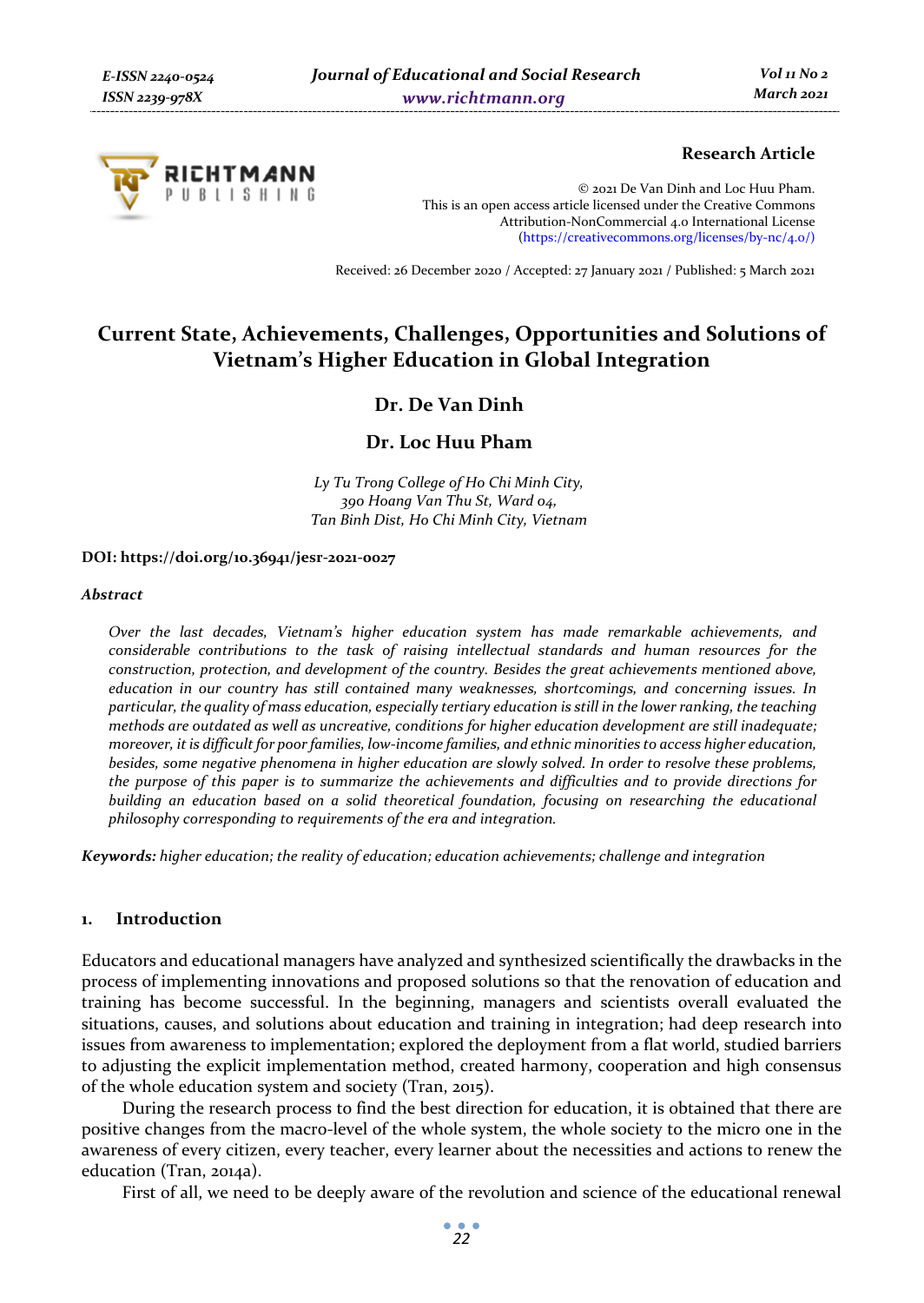which is not dogmatic, local, and micro but is a "fundamental and comprehensive" innovation process at the macro ranking of the education system, leading to more effectively to a new level. These are the primary components that need to be researched objectively and explicitly both on a theoretical basis and in reality, being a foundation for educational renewal. These issues are very important, yet they have not been studied thoroughly and systematically, still existing some opposite opinions (Le, 2012).

However, the renovation performance must be carried out consistently from the highest to the most basic level synchronously, with an appropriate route as well as identified priorities, combining scientific research with experiment, practical theory with the efficient utilization, learning from experience and making amendments and supplements, so as not to allow serious mistakes that affect the whole system.

## **2. Current Situations of Higher Education in Vietnam**

*E-ISSN 2240-0524 ISSN 2239-978X*

The deployment of human resource training must revolve around two fundamental issues in any country: training and employment. The fact shows that there is no common voice and tight relationship between the training and labour market. Therefore, the graduates find a hard time finding jobs because they do not have enough work skills to meet the labour market demand. According to the Ministry of Education and Training, in 2017, there were 215,3 thousand unemployment people in the group with a university or higher degree, accounting for 4,112%; in 2018, there were 135,8 thousand people and approximately 2,57% (Tran, 2015 and Tran, 2014a)

The main reason is the low quality of higher education, the universities are only interesting in developing quantity over quality, compare with the requirements of government's development, higher education is not considered as the leading national policy; the universities should keep the promise to make the learning education more effective and qualified as expected. Although learning education has fulfilled the task of knowledge transfer, the teaching of morality, career guidance, and learning attitudes have still been unqualified.

A random survey of 60 enterprises in service – industry sector about "Assessment of enterprises' satisfaction about the quality of student trained in the first five years after graduation" (based on the criteria: theoretical knowledge, practical skills, language proficiency, working style, and occupational competency) performs that only 5% rated as excellent, 15% good, 30% average and 40% fail. This result, not only reflects the weakness in higher education but also indirectly indicates a risk: in the condition that enterprises have been using automatical in human resource management, if Vietnamese employees are not actively improving their professional qualifications, practicing industrial manners, discipline, professionalism, they will lag behind other countries in the region (Tran, 2014a).

The role of education and training tends to human development to adapt to the urgent needs of the developing economy, therefore a high-quality education must-have. In training, it is a priority to reinforce personalities such as independence, sense of responsibility, and the ability to work in groups; relied on broad basic training which allows transferring between a variety of training forms; focused on social-occupational capacities and the labor market; adaptive ability and self-study (Boyatzis, 1982 and Boyatzi et al., 1995)

State management in education still exists many backward; for instance: education management structure is subsidized, not being untied; not making the most of the activeness and responsibility of basic units; having the inconsistent overlapping management; owning the incomplete subjective and unrealistic educational policies, lack of social agreement; besides, it contains the awkwardness and perceptions at a macro level, especially in terms of market economy and international integration; not responding the expectations of the country (Tran, 2014a and Tran, 2014b).

Training programs, contents, curriculum, and methods are still unsatisfactory, and outdated with a slow modernization, not yet associate with social life and occupational labor markets; not yet uphold creative thinking, the practical capacity of students. More importantly, the learners are not being at the center of the educational trajectory (Duc, 2014a).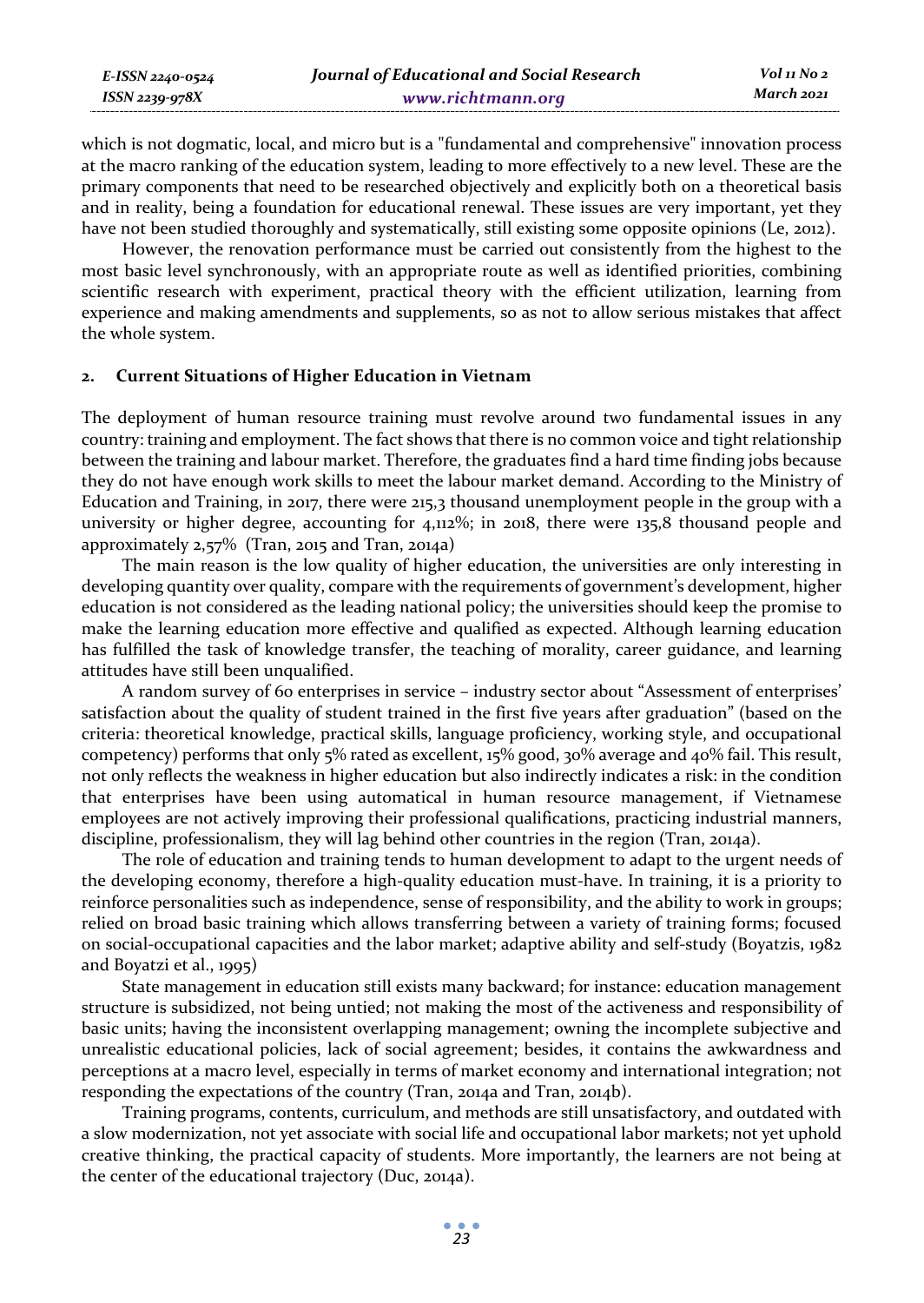

## **Figure 1:** Relationship in teaching-learning

*E-ISSN 2240-0524* 

It is embarrassing and unclear to identify the principles to connect with foreign countries. The national education system is unsuitable for development, lacks synchronism, connectivity, and balance.

In both qualitative and quantitative terms, the quality of scientific research in higher education is still low and embraces various shortcomings, although the number of scientific staff, especially, doctors, associate professors, professors in our country is the highest in the region.

Critical thinking in education has not been properly grasped, slowly innovating, not fully and properly aware of educational socialization; failing to catch up with the core requirements of renovation with the objective of national development in the context of market economy and international integration. Furthermore, the University of Technology and Education, Technical Institute, or technical department of the university have not had full attention, and not had proper functions whereas they are mainly responsible for countless tasks (Tran, 2015)

There is a shortage of educational managers and teachers that are inadequate, in possession of the morality and competence weakness, mainly in the task of advising, forecasting, planning, working practices, financial management, foreign language skills, information technology, and ability to collect and process information.

The quality of higher education is declining, mostly moral education and lifestyle; ideological education, national history, creative thinking, practical skills, soft skills, lifestyles, morals, etc. The impact of the 4.0 technology revolution on education is enormous, requiring changes in thinking, goals, curriculum, programs, methods, means of teaching organizations to connect the Industry 4.0; demanding lifelong learning, equipping new skills for each new profession; additionally, education in the Industry 4.0 requires creative, innovative skills, solving problem skill, critical thinking, human resource management, teamwork, etc.

It is a must to evaluate objectively the reality of education recently, the demands of the country in the new period, and the next research categories.

### **3. Achievements, Opportunities, and Challenges of Vietnam's Higher Education**

In general, although higher education involves both the subjective and the objective, we can see that Vietnam's education accomplishes various commendable achievements that cannot be denied. Particularly, the learning needs for people are being satisfied, the strategic objectives of increasing intellectual standards, training human resources, fostering talents have accomplished some important results; the social policies on higher education has been better and more effective; the quality of higher education has made good initial changes both in quality and quantity; strengthen conditions to ensure possible developments for education.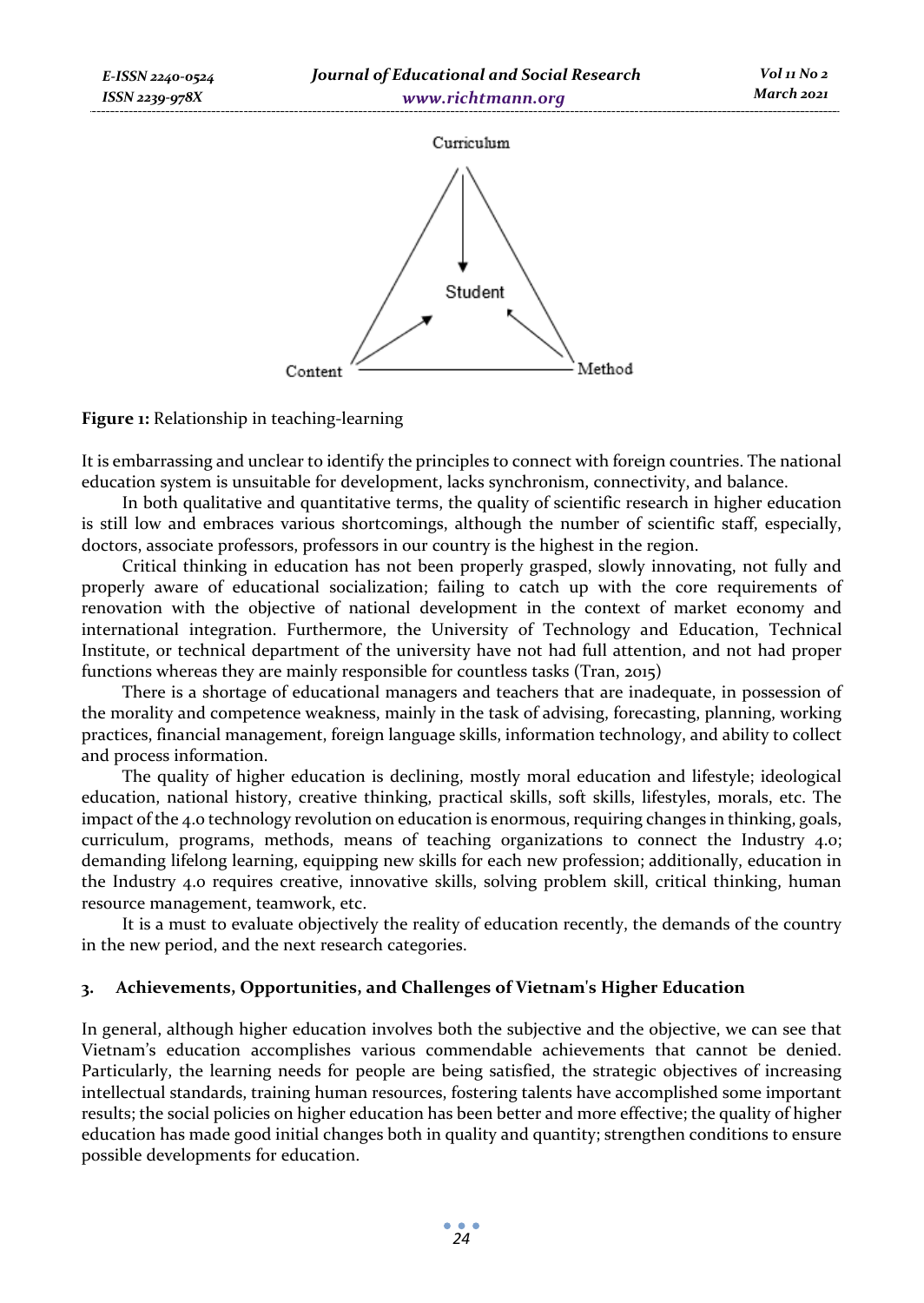#### *3.1 Achievements of Vietnam's higher education*

The education and training have successfully recorded numerous remarkable achievements, greatly contributing to the building and defending of the country.

In particular, the system of schooling and educational scales are increasing more and more, learning needs are satisfying for the people. In other words, it is implementing a universal education to meet the needs of the people and improving the level of training and occupational skills for learners.

The strategic objectives of raising people's intellectual standards, training human resources, and fostering talents have received several important results, meeting the human resource requirements for the socio-economic development of the country. There is a gradual shift from the goal of knowledge enhancement to the development of quality and capacity for learners, which is evaluated to be close to the world standard.

The social policy on higher education has been made better and more effective. Educational socialization and international cooperation have been strengthened, achieving several significant effects. In shorts, there have been good initial changes in both quality and quantity; strengthening conditions to ensure the success of educational development (Paprock, 1996).

The management of education has led to a positive transformation. Such as the more rapidly educational staff has increased in terms of quantity the better training level has been in order to respond to the requirements in the modern era.

The facilities of the higher education system are gradually modernized, creating the most favorable teaching environment for lecturers and learners. Similarly, it is possible to approach teaching and assessment methods based on the competence of occupational skills, attitudes, and techniques that are able to apply effectively in real life. In training, personal improvement such as independence, sense of responsibility, and teamwork are put at the top of the priority list; and so tend to the advancement of social-occupational capacities which are related to the labour market; enhance adaptability and self-study (Tran, 2014a and Le, 2012).

Social equity in education has generated couples of considerate advances, especially for needy families, low-income families, ethnic minorities, rural workers, social policy beneficiaries, people with meritorious services, besides gender equality are guaranteed; facilitated for everyone to study at the right age and with their qualifications.

Regarding the worldview and philosophy of life, parents, educators, educational institutions, labour force, there has been a positive change at the macro ranking of the entire social system in management and administration, up to the micro-level in the awareness of every citizen, lecturer, and learner in the specific actions to innovate the education (Dooley et al., 2001).

A possible, dynamic, effective, and qualified education that adapts the country's development in the new era and is in line with the modern trends in the world.

#### *3.2 Opportunities and Challenges of Higher Education in Vietnam*

Among many nations of the world revolving around the fourth industrial revolution (or Industry 4.0)'s orbit, Vietnam also participates and is directly impacted by Industry 4.0. This creates opportunities while leaving the country with difficulties and challenges for higher education in particular and the industrialisation, modernisation process of the country in general.

Industry 4.0 can break the traditional workforce structure when robots replace the manual workforce in many industries and sectors of the economy. The impact of this revolution on the social workforce structure will change in different stages.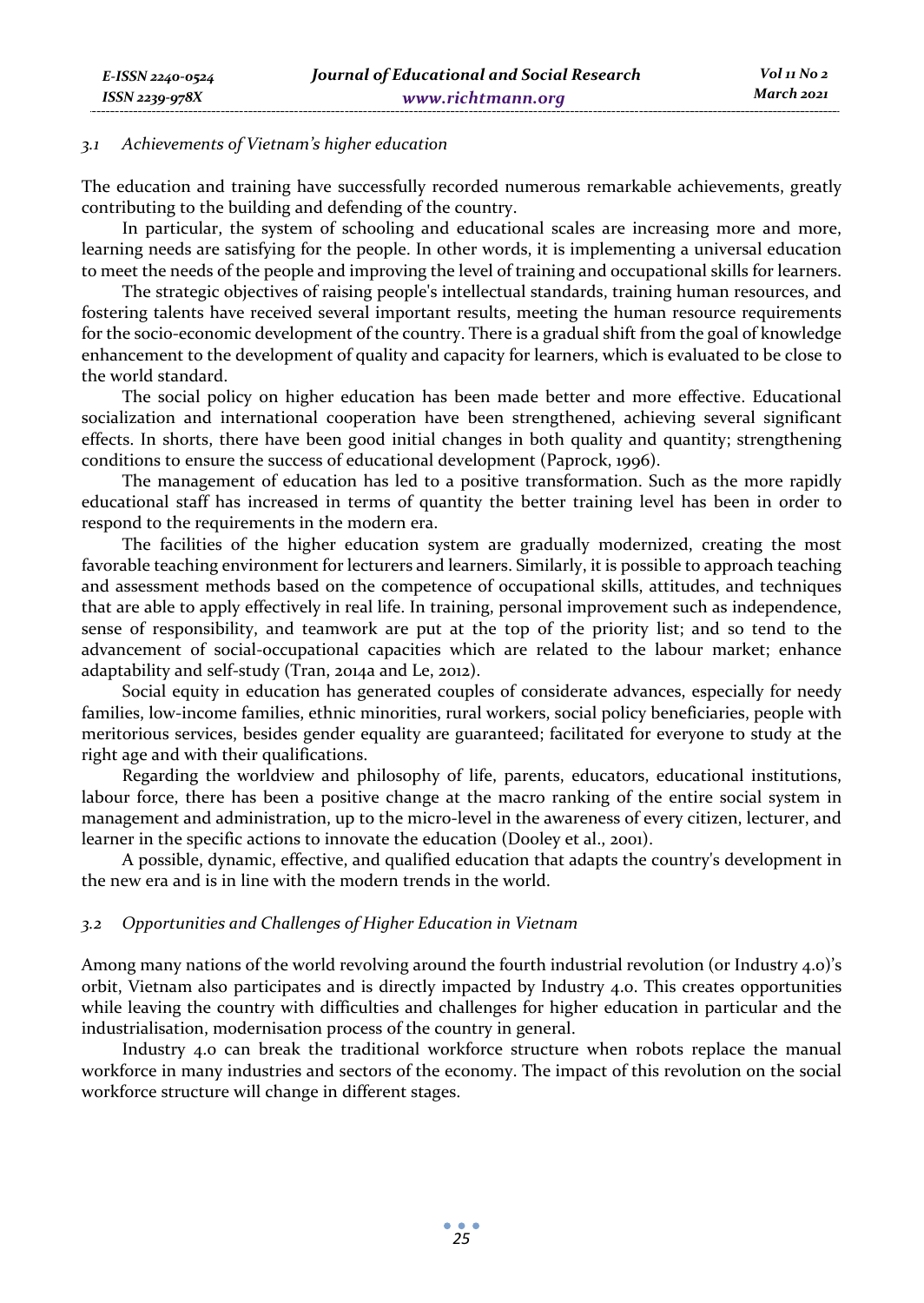

**Figure 2:** The cycle of Industry 4.0 (Nguyen, 2003)

As the characteristics of Industry 4.0 do not depend mainly on machines and equipment, but on human capacity, knowledge, and creativity, Vietnam, with a golden population structure, can avail the advantage of being one of the later participants of Industry 4.0.

Another opportunity and challenge for higher education in Vietnam are that while the world is entering the fourth industrial revolution, Vietnam is still mainly in the second phase (second industrial revolution), which also means manual assembly line, specifically: most small and medium enterprises in Vietnam (97%) are currently using the technology of the 1980s, of which 52% are using outdated equipment, 38% are using the average equipment, only 10 % is using the current device. The average cost of scientific and technological innovation of an enterprise is still too low, accounting for only 0.3% of total revenue (Nguyen, 2003).

The majority of Vietnamese workers are not well-trained, still lack theoretical knowledge and professional skills, i.e professional knowledge, foreign language ability to communicate, work and socialise. Calling this an opportunity to improve, this is also a challenge for higher education is entering the fourth industrial revolution, with an unskilled workforce, especially the limitations in high technology platforms, small and unsynchronised production (Boyatzis, 1982).

Changes in the online communication approaches are also opportunities and challenges for people in the digital age, especially the risk and danger of human health, financial security, cybersecurity, personal information also imposes higher requirements.

The center of higher education reform revolves around training high-quality human resources to meet the requirements of Industry 4.0.

Along with the rapid technology change, Industry 4.0 requires education to equip the learners with basic skills and knowledge, professional attributes, creativity, and adaptability to cope with challenges and changing job requirements to avoid the risk of being left behind and eliminated. With many new essential requirements in higher education, accepting the law of going forward means a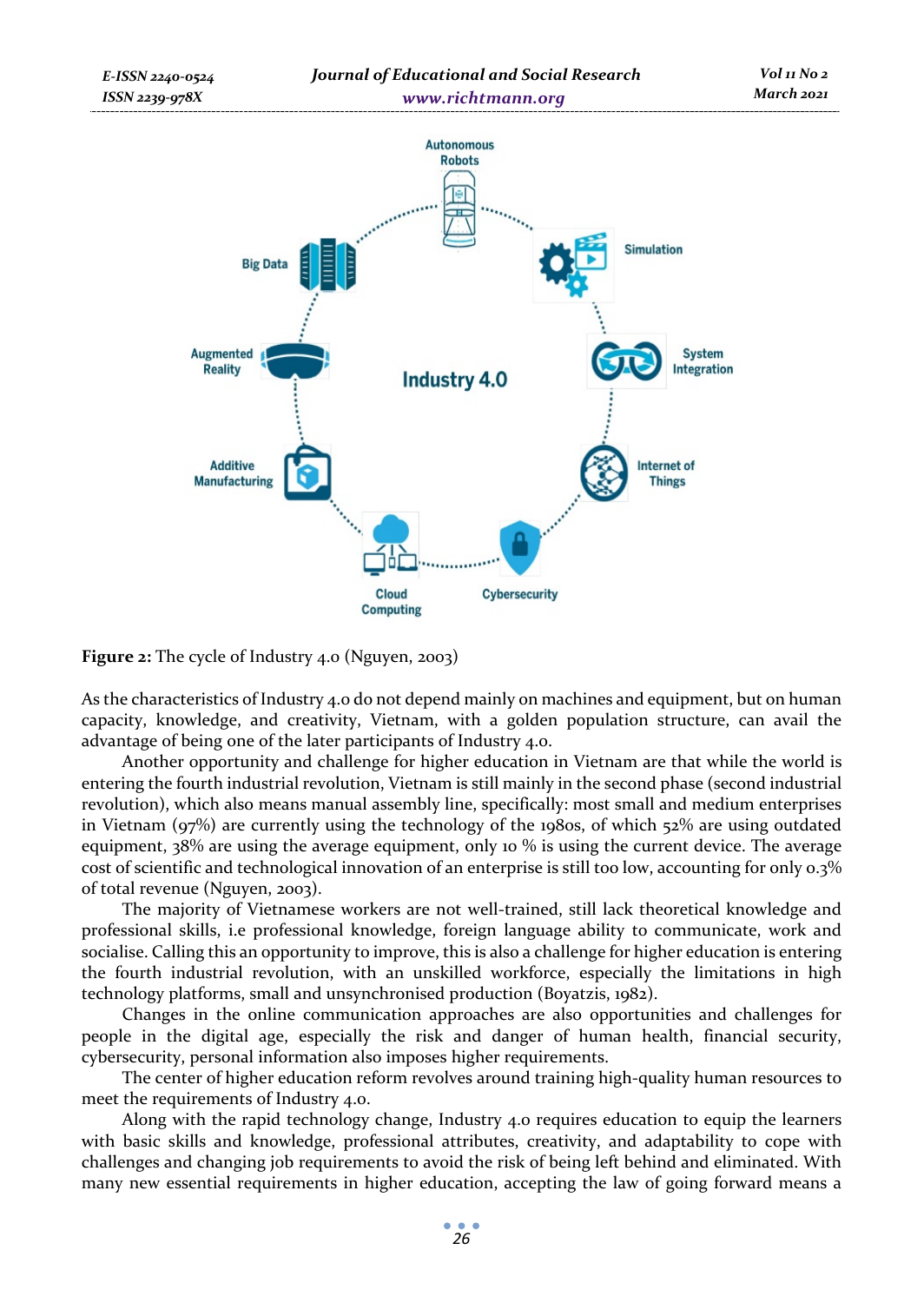possible elimination, so traditional education methods certainly do not fit in the category and hence, eliminated, as Education 4.0 needs critical thinking, innovation, creativity, cultural knowledge, startup skills; intelligent agents using modern information; Mobile technology, Smartphone, cloud computing (Boyatzis et al., 1995).

In the context of the constantly changing world, while some countries have been finding the ultimate direction for education development and have found success, the education system in our country remains the same, still stuck in the backward situation. It is a fact in recent years, the development of higher education in our country has created an imbalance between the scope of majors and levels of education, forming fierce conflicts between effectiveness, quality, and scope of training.

Public opinion criticizes the outdated training and learning methods in higher education, the educational and training organisation model is still standardised in the form of academic learning with heavy theoretical studies, overlooking the practical studies.

Facts have shown that countries not only rely on the advantages of capital, technology, and natural resources but also have to research, study, manage and operate, seek solutions to find other advantages in innovation capacity and exploitation of human intelligence through education. Vietnam's higher education also follows the same path while eliminating the constraints obstructing higher education innovation.

On the other hand, in order to compensate for the limitations and shortages, Vietnam can avail a great advantage in human resources, which is the golden population generation, with the ability to quickly access and adapt to information technology and education. Education and training will be the key to unlock all the roles of science and technology. This is an opportunity but also a great challenge to higher education and training today.

#### **4. The Solutions for Higher Education in Vietnam**

*E-ISSN 2240-0524 ISSN 2239-978X*

To overcome these shortcomings, higher education needs to urgently implement the following: Successful research and apply innovation in educational philosophy, cognitive and critical thinking to meet the modern demands, renovating educational perspectives and goals, as these are the underlying issues, that if resolved, can initiate the process of renovating higher education. This innovation will be the premise of change, ranging from programs, training materials, textbooks, to teachers and how to teach. According to this new philosophy, the way of teaching and studying will change from studying to "remember" to studying to "understand" (Nguyen, 2003).

Equity in education should be well-implemented. Everyone has equal rights in education and educational obligations. The education system should be such that it must respect individuals, providing opportunities to develop their personalities, to create many paths and opportunities for learners to develop talents and become the talents of the country. Personality education is an important element that needs special attention; creativity, self-study, self-research, self-responsibility, and participation in group activities should be encouraged, promote high-order thinking ability for students; inspire real interest in scientific research, and cultivate the habit of self-reading, self-seeking information to enhance the understanding to apply academia in the flat world.

Basically and comprehensively changing the traditional assessment to competency-based assessment of both learning and creating content, evaluating learning outcomes and the application of learned skills and knowledge, practice into the actual experience environment ... (Tran, 2014a, and Nguyen and Dao, 2015).

The renovation of education management should be strengthened, especially the management of training quality; development of training curriculum having learning outcomes. The learning outcomes are written in the perspective of the learner, clearly stating what the learner will do after completing the module and the learning outcomes should be based on practice and the requirements of the society, meeting the diverse needs in types and quality.

Curriculum content and teaching methods should be strongly renovated towards regional and international integration. The content of the program is developed openly and has a life cycle of  $3$  to  $5$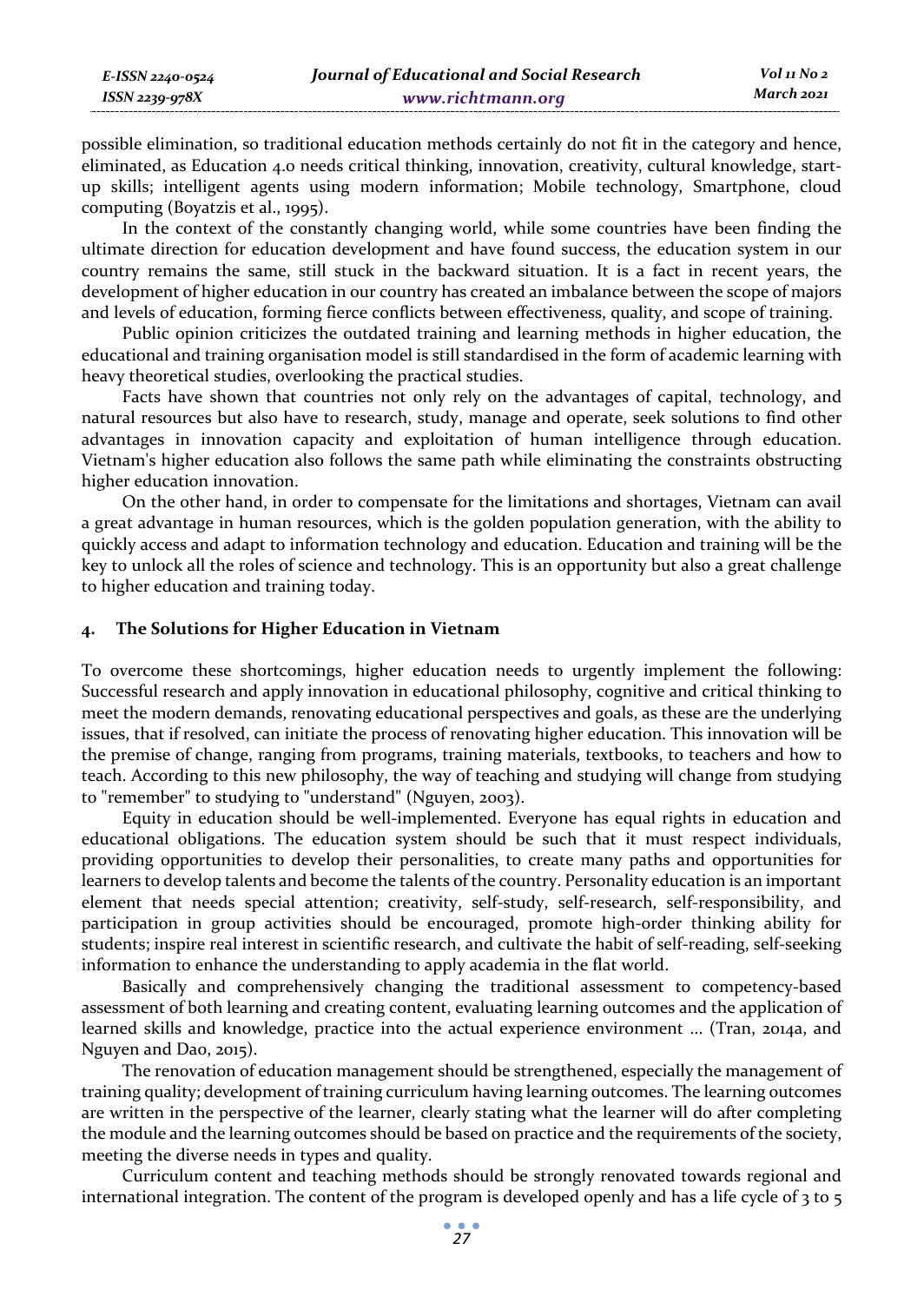years; innovating learner-focused teaching methods.

*E-ISSN 2240-0524 ISSN 2239-978X*

The learner-focused teaching method is the teaching method in which the teacher no longer plays the leading role and the learner is no longer passive but becomes the center and subject of the teaching and learning activity. All are aimed at learners and for learners. Here, learners no longer passively receive the knowledge, they are no longer assigned to study just the knowledge of lectures, training materials, or textbooks, but learners are put in front of practical problems and situations (Rausch et al. 2001).

The power of the teacher is no longer based on the passivity and incompetence of the learner, but on the competence of the teacher, the teacher must be a guide, a mentor to the learner, rather than just playing the role of an instructor. Based on that, learners mobilise resources and experiences to analyse, synthesise, quantify, evaluate, explicitly solve problems.

All training methods are centered on the teaching-learning process. However, in the traditional training model, the teacher's role is appreciated. On the contrary, in the new training mode, the role of the learner is especially appreciated. The path to taking learners as the center is thoroughly understood from the program design stage, content, script, objectives development to the use of teaching methods, etc.

The learner-focused teaching method is to put learners into the right trajectory of education, following the rules of the educational process so that education can base and focus on the learners. With implementation capacity, passion, and personal conditions, learners will master their learning and research processes (Nguyen, 2014 and Doan, 2012).

Some say that a learner-focused teaching method has changed the traditional roles in the school. In this method, the role of the learner seems to overstep the responsibility of the teacher, creating a bad mentality for the learners and teachers. However, the absolute assertion of many leading pedagogical teachers about this is that the learner-focused teaching method or the positive teaching method of the learner is the return of the original position of the learner that has been accidentally missed for a long time.

In the context of Industry 4.0 and the formation of a digital economy, it is necessary to renovate the orientation and strategy for higher education training and development; development of higher education must be in association with the needs of socio-economic development; changing the educational process from essential academic knowledge to comprehensive development of learners' competence and quality, learning along with practicing, reasoning associated with practice and learning to experience.

## **5. Vietnam's Higher Education on the Path of Integration and Collaboration**

International integration in higher education has been indirectly and directly impacting Vietnamese education, this is a problem that needs to be deeply and fully aware at the macro and micro level of higher education. Although our education is lagging behind many countries in the region and the world, our country's education is recognised as a service (by WTO and GAST); Based on this foundation, we have gradually opened up the education service market and promoted international cooperation (Tran, 2014a).

Higher education in Vietnam has access to changes in the function and mechanism of education development and of other fields from which research, comprehension, perception and approach to the world education are taking place with new trends with many important factors for the success of higher education as below:

Firstly, the trend of popularisation; it is suitable for all people in the world and serves the interests of all people in the world.

Secondly, the development of distance learning, online training; diversify methods and modes of education; Change the model and function of educational institutions.

Thirdly, regionalisation, globalisation, collaboration and integration together with international competition in education. To standardise new curricula and educational contents in the direction of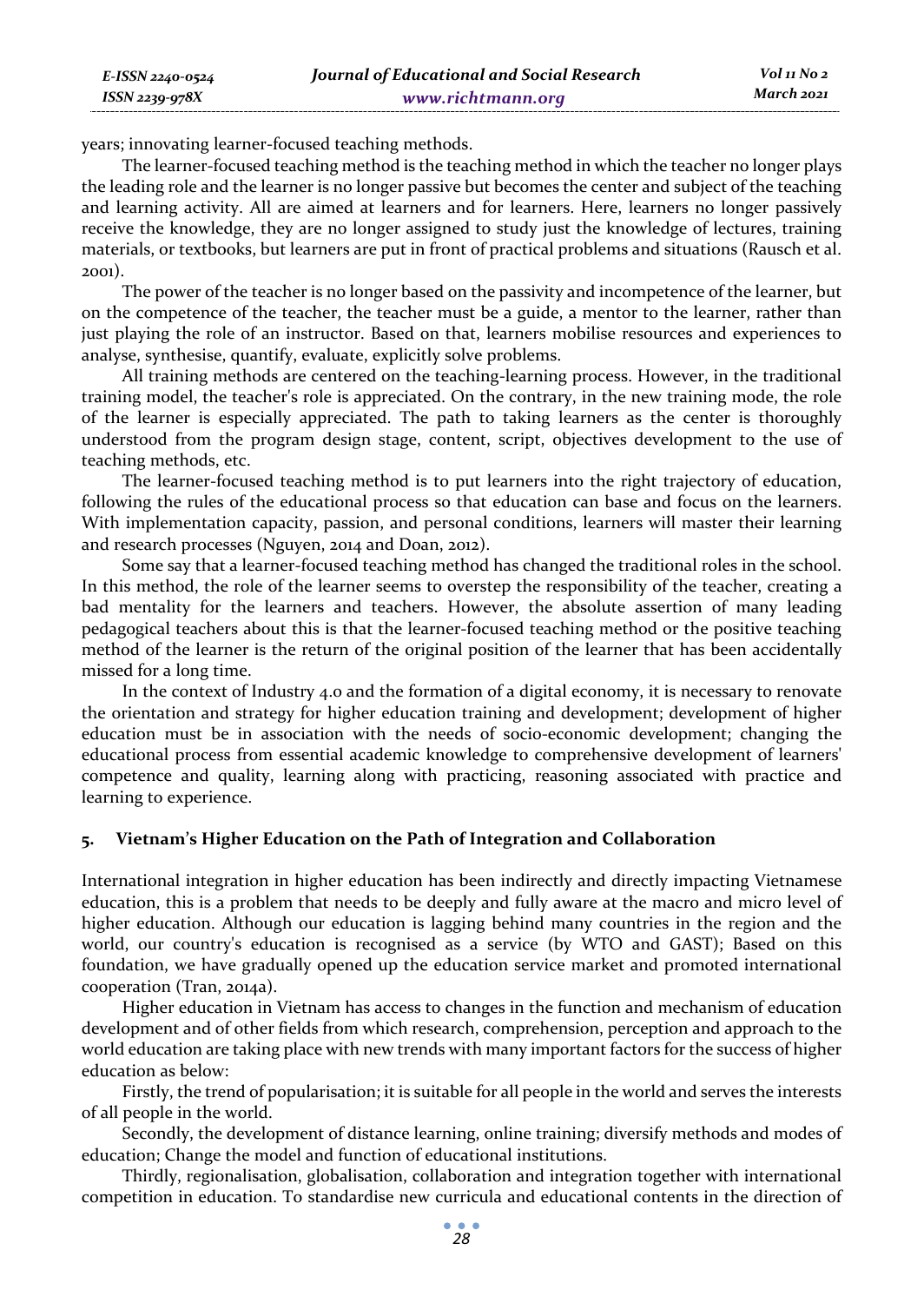streamlining and modernisation suitable to ages, qualifications and occupations, to attach importance to developing learners' qualities and capabilities (Tran, 2014a).

Fourthly, education and training, science and technology together with economic and social development are increasingly dialectical and effective. Higher education is transformed mainly from equipping knowledge to comprehensively developing the capacity and quality of learners, learning along with the practice, the theory is attached to the practice.

The fifth point is the general development mechanism of education, market and socio-economic is the increasingly compatible and correlated; improved and effective implementation of social welfare; characteristics, features, nature of service and service provision are on the rise.

The sixth point is forming a philosophy of the need for lifelong learning, strongly promoting socialisation, bringing together the state and the people in the development of higher education. Perfecting the higher education system towards open education and building a learning society.

And finally, the higher education quality assurance becomes a matter for the whole society, one of the many necessary and sufficient factors to expand international collaboration.

The important elements mentioned above are the prerequisites necessary for renovating and modernising the educational system. For education and pedagogy to be successful, the strategy for the development of higher education in Vietnam cannot be out of these characteristics.

When Vietnam's higher education is renovated under these conditions, the criteria have been experimentally planned to give some optimal features of higher education, namely:

- **-** High quality and effective education;
- **-** Unique educational method;
- **-** Low cost, appropriate tuition fee;
- **-** Suitable investment in infrastructure and facilities;
- **-** Internship opportunities and attractive job placements.

These characteristics are necessary and sufficient conditions for Vietnam Education to integrate and cooperate fully with other advanced educational institutions in the world, including Asian higher education.

#### **6. Conclusion**

Bill Gates, the founder of Microsoft Corporation, asserts: "One of the most amazing things over the past 20 years has been the advent of the Internet. The Internet itself has made the world very small, the geographical distance has been flattened ... Another great thing is that more and more universities around the world are giving lectures online. You can be anywhere in the world to choose lectures, topics ..., even reputable professors to study without paying. This will be a radical change in the education system in the future. "

Building a smart school and applying information technology (IT) based on Industry 4.0 is necessary, it becomes an obvious goal; thanks to IT, the world is brought together, the exchange of scientific fields is more convenient and efficient.

Besides systematic shortcomings like the quality of education, educational methods, etc, Vietnam's higher education has asserted itself in the revival period; new arguments, scientific arguments and the application of Industry 4.0 in the right frame of education to be a leverage to develop education; to educate the educator, educate the human life.

In short, the realities, achievements, challenges, opportunities and solutions have brought higher education to a new level, with rapid development and remarkable achievements, standing firmly on the path of comprehensive cooperation and international integration.